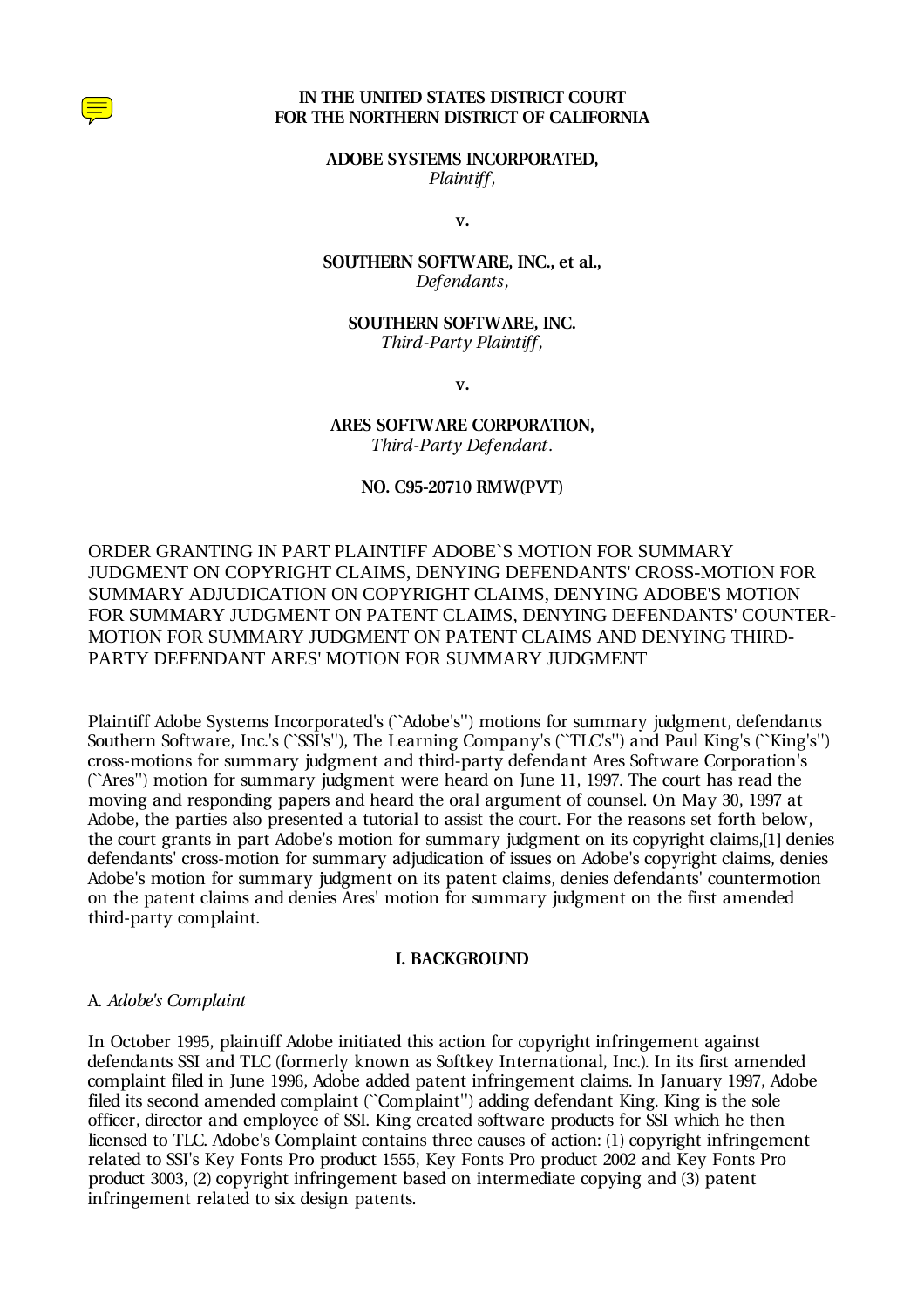Adobe alleges that King solicited copies of Adobe's programs from various sources, copied the programs onto his hard drive and altered the programs using commercially available font editing software tools contained in software programs known as Font/Monger and Fontographer. Adobe contends that using this process King created his Key Fonts Pro 1555 product which infringes Adobe's copyright. Adobe further contends that SSI then used Key Fonts Pro 1555 to create Key Fonts Pro 2002 and 3003.

## 1. *Creation of Adobe font software programs*

The raw material for Adobe's fonts comes from various sources including the purchase of digitized font files from third parties. Adobe obtains a digital representation of the x and y coordinates for the glyphs which it then stores in computer memory. These ``raw'' coordinates are then translated into Adobe's font coordinate system by internal Adobe software which provides the glyph coordinates and glyph instructions.

An Adobe editor then displays and manipulates the on-curve and off-curve reference points **[2]** of each displayed glyph altering its outline. The objective of the manipulation is to efficiently, aesthetically and accurately render the appearance of each glyph. Once an Adobe editor is satisfied with the adjusted glyph image, Adobe uses its own software which makes the final assignment of coordinates, produces instructions and hints and performs any necessary kerning. The resulting font files determine the ultimate image that is displayed or printed. Adobe claims there is some creativity involved in the manipulation and editing of the on-curve and off-curve reference points. Defendants claim there is no protectable creativity contributed by the editor in determining the desired character outline for each font.

# 2. *Creation of SSI's font software programs*

Adobe contends that King loaded Adobe font software programs into his computer then created his own 1555 font software program by using FontMonger. King does not dispute that he loaded Adobe programs into his computer but does not know which programs he used in creating his own programs. Adobe further contends, and King does not dispute, that he knew FontMonger extracted reference points, or on-curve points, and stored this information. King did not have an understanding about whether FontMonger also extracted and stored off-curve points. In fact, FontMonger stores both existing on-curve points and off-curve points. FontMonger does not copy any of the glyph instructions; it inserts new glyph instructions. However, the glyph instructions are implicit in the sequence and nature of the glyph coordinates. Thus, unless the on-curve points and off-curve points are moved by the user, the glyph instructions written by FontMonger will be functionally identical to those of the original font software program. Adobe contends that after extracting all of the glyph coordinates from the Adobe programs, King merely scaled the coordinates 101% on the verticle axis in order to change the font slightly. Thus, Adobe contends that the 1555 product infringes its copyrighted Adobe font software programs.

Adobe further contends that in creating his 2002 product and 3003 product King simply started with the infringing 1555 product and used Fontographer, a different commercially available font editing program, to further modify Adobe's programs. Adobe contends that the only difference between the 1555 product and the 2002 product is that the value of each x coordinate has been increased by a uniform amount and the advance widths have been changed. Thus, Adobe contends that the 1555 product and the 2002 product are unauthorized copies or derivative works of Adobe programs. Adobe contends that King, starting with the 2002 product, used the clean-up paths command in Fontographer to create his 3003 product. Therefore, Adobe contends that the 3003 product is an unauthorized infringement of the Adobe programs.

Finally, Adobe asserts that, using a specially designed version of Fontmonger, King deleted the Adobe copyright notices and replaced those notices with his own SSI copyright notices. Adobe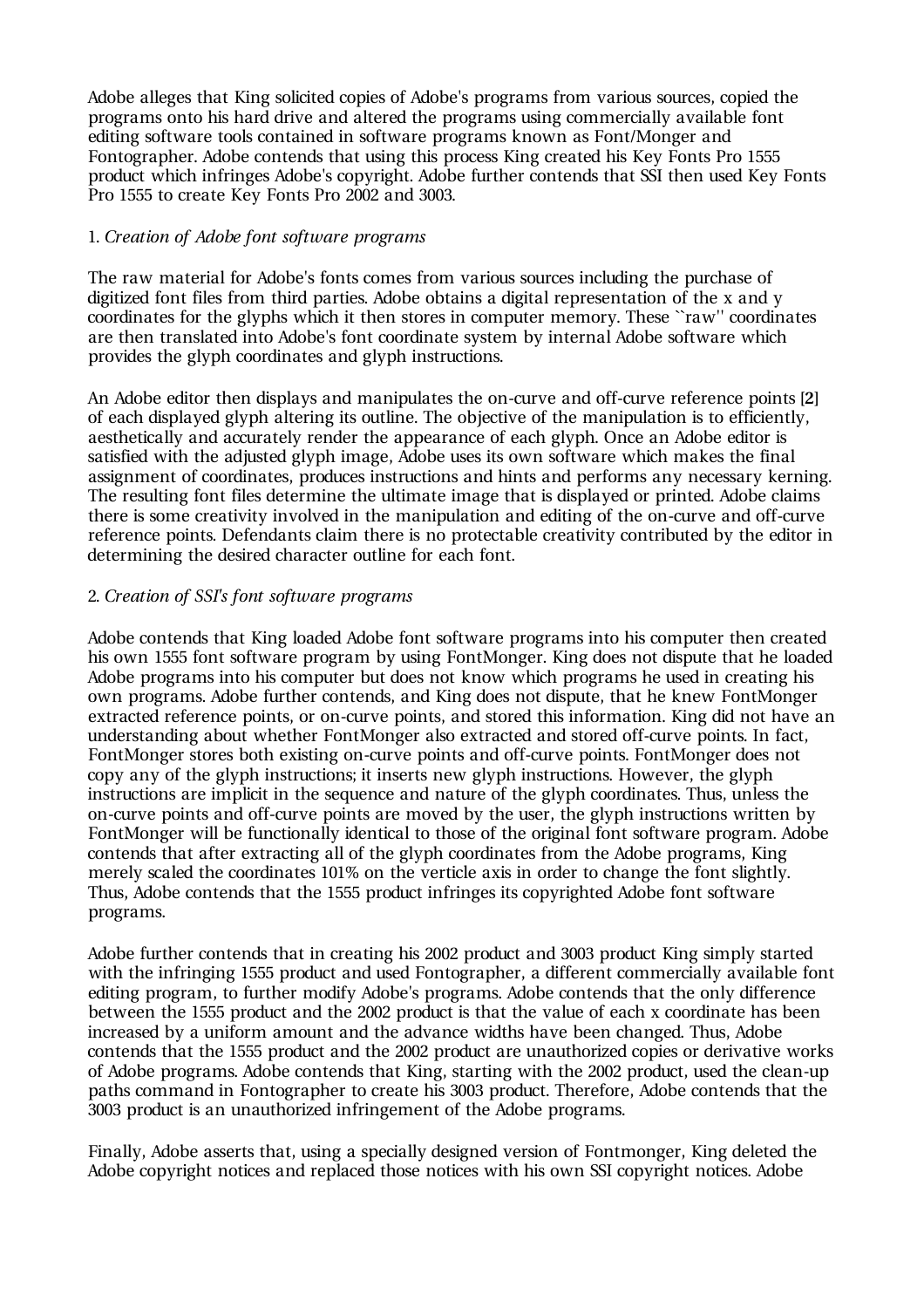contends that King did this despite his knowledge that regular copies of FontMonger would not permit a user to do this.

#### B. *Third-Party Complaint*

In August 1996, SSI filed its third-party complaint against Ares alleging three causes of action: (1) declaratory relief an equitable indemnity, (2) negligent or reckless misrepresentation, **[3]** and (3) contribution or comparative indemnity. SSI claims that if it is found liable under the Complaint filed by Adobe, that Ares is at least partially responsible for such liability based On contributory infringement.**[4]** Thus, SSI seeks a declaration that as between Ares and SSI, if SSI is found liable pursuant to Adobe's complaint, responsibility for the damages rests in whole or in part with Ares.

#### **II. LEGAL STANDARD**

Federal Rule of Civil Procedures 56 provides that summary judgment ``shall be rendered forthwith pleadings, depositions, answers to interrogatories, and admissions on file, together with the affidavits, if any, show that there is no genuine issue as to any material fact and that the moving party is entitled to judgment as a matter of law.'' The entry of summary judgment is mandated, after adequate time for discovery and upon motion, against a party who fails to make a showing sufficient to establish the existence of an element essential to that party's case, and on which that party will bear the burden of proof at trial. Celotex Corp. v. Catrett, 477 U.S. 317, 322 (1986). The court, however, must draw all justifiable inferences in favor of the nonmoving party. Masson v. New Yorker Magazine, Inc., 501 U.S. 496, 520 (1991).

### **III. ANALYSIS**

### A. *Adobe's motion and defendant's cross-motion on copyright claims*

To prove copyright infringement a plaintiff must prove ownership of a valid copyright and copying by the defendant. Data East USA, Inc. v. Epyx, Inc., 862 F.2d 204, 206 (9th Cir. 1988). The parties do not dispute that Adobe is the owner of valid copyrights of its programs. Copying may be established by direct evidence of actual copying or circumstantial evidence showing defendant's access to the copyrighted work and substantial similarity of the general ideas and expression of the copyrighted work. Id. No claim of copyright infringement lies for copying of unprotected matter. Thus, a plaintiff must show the existence of protectable expression and copying of that expression. Harper House, Inc. v. Thomas Nelson, Inc., 889 F.2d 197, 207-08 (9th Cir. 1989). The parties do not dispute that defendant King had access to plaintiff's programs. **[5]** Thus, the primary issue in this case is whether the material at issue is protectable expression under the Copyright Act.**[6]**

A computer program is defined by the Copyright Act as ``a set of statements or instructions to be used directly or indirectly in a computer to bring about a certain result.'' 17 U.S.C. §101. Computer programs are protectable literary works. 17 U.S.C. §102(a); Apple Computer, Inc. v. Franklin Computer Corp., 714 F.2d 1240, 1247-48 (3rd Cir. 1983). Typeface designs are not copyrightable. Eltra Corp. v. Ringer, 579 F.2d 294, 298 (4th Cir. 1978). A computer program is not rendered unprotectable merely because its output is not protectable. See Apple Computer, Inc. v. Formula Int'l, Inc., 562 F.Supp. 775, 781-2 (C.D. Cal. 1983); aff'd, 725 F.2d 521 (9th Cir. 1984). Thus, the fact that a computer program produces unprotectable typefaces does not make the computer program itself unprotectable.

In a 1988 Copyright Office Policy Decision, the Copyright Office determined that digitized typefaces were not copyrightable because they were not computer programs and required little selection or arrangement beyond that dictated by the uncopyrightable typeface design. ``Policy Decision on the Copyrightability of Digitized Typefaces,'' 53 Fed. Reg. 38110-38113 (September 29, 1988).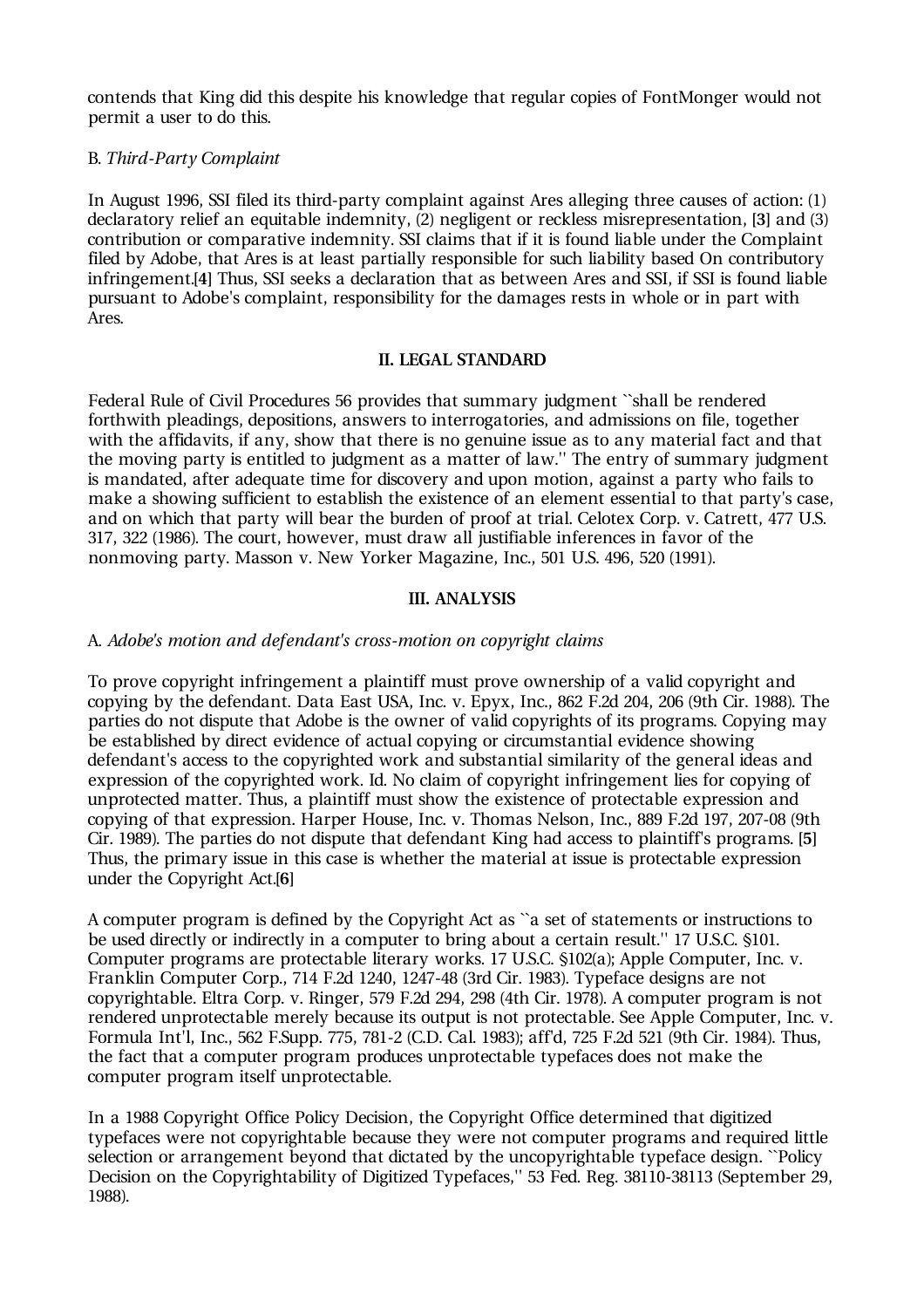However, in 1992 the Copyright Office issued a final regulation regarding the registrability of ``computer programs that generate typefaces'' which appears to back off the 1988 policy decision, although the parties dispute this. The 1992 Regulation states:

After a careful review of the testimony and the written comments, the Copyright Office is persuaded that creating scalable typefonts using already digitized typeface represents a significant change in the industry since our previous Policy Decision. We are also persuaded that computer programs designed for generating typeface in conjunction with low resolution and other printing devices may involve original computer instructions entitled to protection under the Copyright Act. For example, the creation of scalable font output programs to produce harmonious fonts consisting of hundreds of characters typically involves many decisions in drafting the instructions that drive the printer. The expression of these decisions is neither limited by the unprotectible shape of the letters nor functionally mandated. This expression, assuming it meets the usual standard of authorship, is thus registrable as a computer program.

``Registrability of Computer Programs that Generate Typefaces,'' 57 Fed. Reg. 35 at pp. 6201-2 (February 12, 1992)). Plaintiff contends that the 1992 Regulation supports protection for the scalable typefonts at issue. Defendants contend that the 1992 Regulation reaffirms the 1988 policy decision stating that digitized typefaces are not protectable.

Defendants base their assertion on the fact that the 1992 Regulation specifically states that it ``does not represent a substantive change in the rights of copyright claimants.'' Id. at 6202. They argue that the effect of the 1992 Regulation is merely to revise the procedure in referencing font-depicting data in the registration process. Thus, defendants contend that the numerical reference points that define an outline of a glyph are unprotectable as a matter of law.

Defendants argue that after one has filtered out the unprotectable elements of plaintiff's software in order to compare what remains, one finds that minimal, if any, protectable expression remains. Thus, defendants state that ``merely manipulating an unprotectable font image to create another, slightly different (but still unprotectable) font image cannot possibly give rise to protectable expression. . . .'' Defs. Memo., pp. 15-16 Defendants assert that no matter what points are selected by the Adobe editor performing the process, they correspond directly to, and hence are determined by, the unprotectable font shape. Therefore, because the output is not protected and there cannot be any creativity in what the editor does to obtain the output, nothing is protectable.

Adobe contends that King copied literal expressions. **[7]** Adobe contends that while the shape of the glyph necessarily dictates some to the points to be chosen to create the glyph, it does not determine all the points to be chosen. Thus, each rendering of a specific glyph requires choices by the editor as to what points to select and where to place those points. Accordingly, Adobe asserts that the selection of points and the placement of those points are expression which is copyrightable in an original font output program. The actual code is dictated by the selected points.

Adobe relies on Feist Publications v. Rural Telephone Serv. Co., 499 U.S. 340 (1991) and argues that because the glyph coordinates are not prescribed entirely by the shape of the glyph they involve creativity and are protectable. ``To qualify for copyright protection, a work must be original to the author. [citation omitted]. Original, as the term is used in copyright, means only that the work was independently created by the author . . . and that it possesses at least some minimal degree of creativity.'' Id. at 345. Further, ``the requisite level of creativity is extremely low; even a slight amount will suffice. The vast majority of works make the grade quite easily, as they possess some creative spark, no matter how crude, humble or obvious it might be.'' Id. Thus, Adobe argues that because there is some creative choice by the editors who select the oncurve and off-curve reference points, Adobe's font software programs are protectable.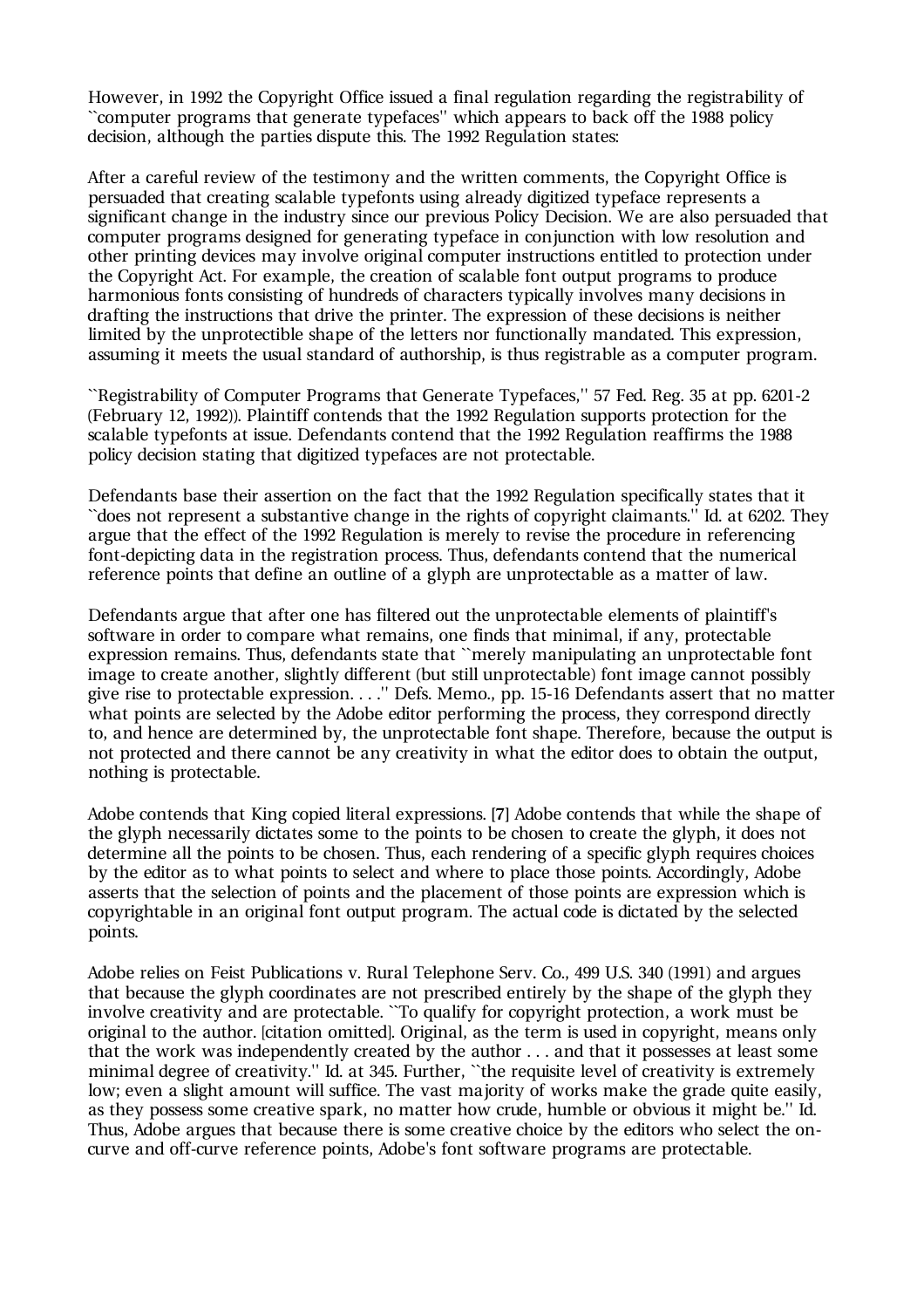Defendants contend that FontMonger and Fontographer go beyond the code and extract the coordinates and express the coordinates in absolute values. Thus, defendants assert that the source code is not being copied but only the coordinated or points which are not protectable. Defendants then assert that FontMonger and Fontographer create code based on the selection of the points which is necessarily dictated by the shape of the glyph. Defendants contend that because they only extracted the points, they have not infringed because the points themselves are not protectable.

The evidence presented shows that there is some creativity in designing the font software programs. While the glyph dictates to a certain extent what points the editor make creative choices as to what points to select based on the image in front of them on the computer screen. The code is determined directly from the selection of the points. Thus, any coping of the points is copying of literal expression, that is, in essence, copying of the computer code itself.

Further, the selection of points is not dictated by functional concerns only. See 57 Fed Reg. 6201- 2. Defendants argues the efficiency is the key which is driven by the goal of minimizing the number of reference points. However, simply because there are several ways to create the same glyph, some being more efficient than others, i.e. using fewer points, does not mean there is no creativity in the process of creating the software to produce the glyphs. That some creativity is involved is illustrated by the fact that two independently working programmers using the same data and same tools can produce an indistinguishable output but will have few points in common. Accordingly, the court finds that the Adobe font software programs are protectable original works of authorship.

Adobe has provided evidence showing that King's Veracity software program is substantially similar to Adobe's Utopia software program. The modifications made by King to the Adobe programs were simply uniform mechanical modifications such as scaling the fonts. Such trivial changes do not eliminate copyright infringement. See e.g. S&H Computer Sys., Inc. v. SAS Inst., Inc., 568 F.Supp. 416, 423 (M.D. Tenn. 1983). The court finds that plaintiffs Utopia product and defendants' Veracity product are substantially similar. Thus, the court finds that King's Veracity software program infringes Adobe's Utopia software program. **[8]**

King also infringed when he loaded into his computer's random access memory copies of the Adobe program. See Sega Enters. v. Accolade, Inc., 977 F.2d 1510 (9th Cir. 1992). His fair use defense fails because his intermediate copying utilized unauthorized copies of the Adobe programs in an apparent attempt to avoid being a party to Adobe's license agreement. Further, the copying was not necessary to determine the unprotectable aspects of the Adobe programs. See id. **[9]**

### *B. Adobe's motion and defendants' counter-motion on patent claims.***[10]**

Adobe is the owner of six design patents. Adobe's design patents are presumed valid; however, that presumption may be overcome by clear and convincing evidence to the contrary. Avia Group Int'l Inc. v. L.A. Gear California, Inc., 853 F.2d 1557, 1562 (Fed. Cir. 1988).**[11]** Adobe asserts that defendants have infringed the design patents.

Defendants assert that the patents are invalid and unenforceable as a matter of law. Defendants claim that the patents are invalid because the font designs are non-statutory subject matter in Violation of 35 U.S.C. section 171 (requiring ``original and ornamental design for an article of manufacture'') in that none of the design patents disclose an article of manufacture. Defendants further assert that the patents are invalid because the designs each lack the requisite novelty and nonobviousness for patentability. Defendants also claim that, in any event, the design patents are unenforceable because Adobe willfully failed to disclose prior art when applying for the patents. Finally, defendants claim that the patents for Minion and Minion Italic are unenforceable due to the`` on-sale bar'' of 35 U.S.C. section 102(b).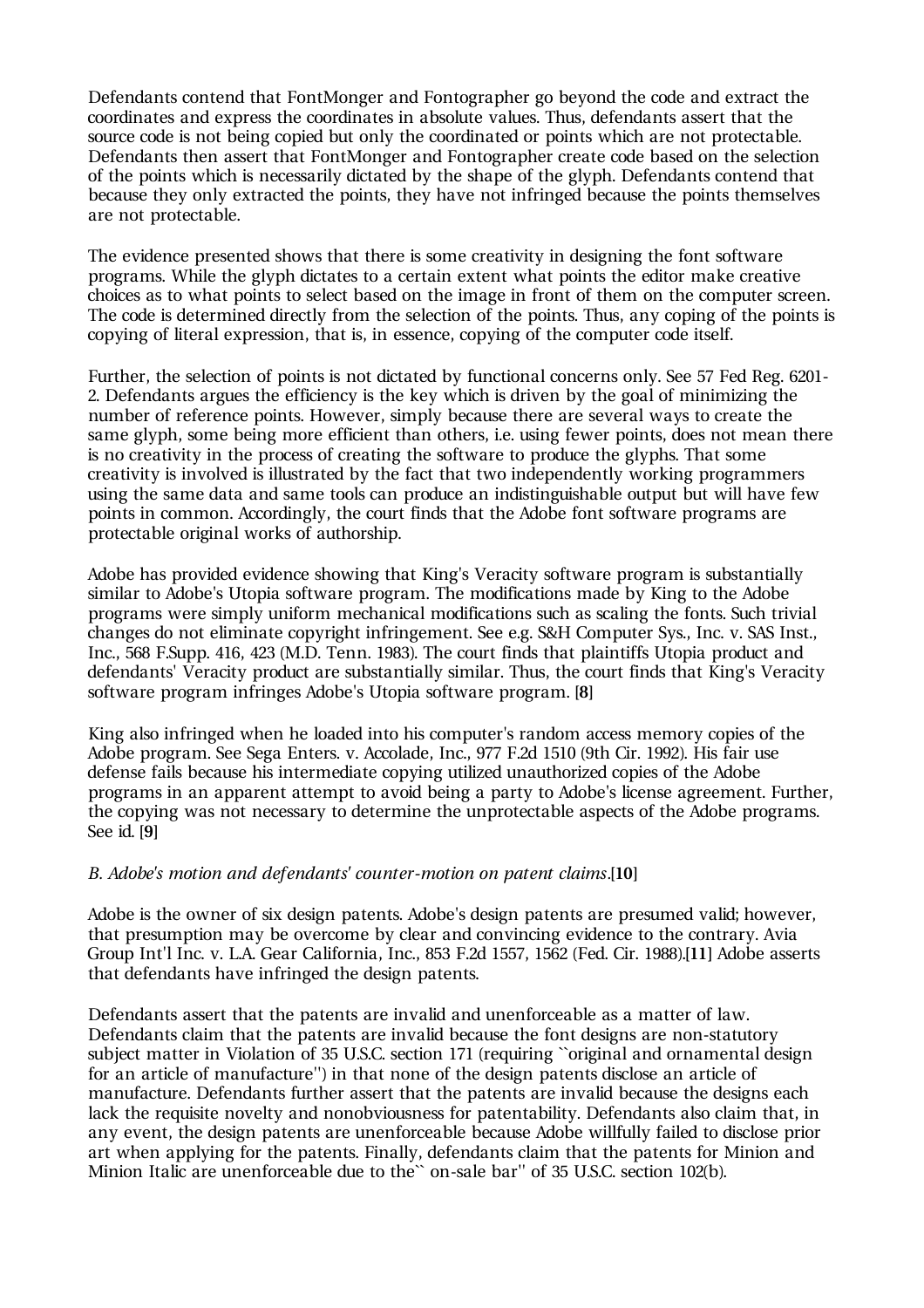Each of the six patents claims the article of manufacture as ``the ornamental design of a type font, as shown and described.'' Defendants assert that this statement is insufficient to meet the requirement that the design be embodied in an article of manufacture. Adobe contends, however, that the requisite article of manufacture in this case is the program which allows the typeface to be rendered. The court in ex parte Tayama, 24 U.S.P.Q.2d 1614, 1616 (Bd.Pat. App. & Int. 1992), after rejecting a claim for the ornamental design of an icon, observed

Moreover, appellant asserted that affirmance of the rejection will bring into question the validity of numerous design patents directed to type fonts. We disagree. The phrase ``type font'' may be properly interpreted as referring to letter blocks or pieces used in a conventional printing press. The blocks or pieces constitute an article or articles of manufacture. Unlike the designs here, which are stated to be surface ornamentation, type font designs are reasonably interpreted to be the shape or configuration of the letter blocks. The fact that the meaning of ``type font'' may have expanded in usage to include letters or numbers appearing on paper or on a computer screen does not invalidate the long-standing interpretation of type font designs as configuration-type designs or pieces or blocks of type.

24 U.S.P.Q. 2d at 1618. Based upon the reasoning of Tayama, type fonts are patentable subject matter and the program which creates the type fonts is the article of manufacture. **[12]** Accordingly, the court finds that the typeface designs are statutory subject matter entitled to patent protection.

Adobe, relying on the deposition of Robert Slimbach (``Slimbach''), the designer of the patented material, argues that its designs are novel and nonobvious. Adobe points to several excerpts of Slimbach's deposition testimony wherein Slimbach explains the differences between his designs and what defendants contend is the prior art. In order to prevail on their defense of nonobviousness, defendants must show that a person of ordinary skill in the art would find the design obvious. Litton Systems, Inc. v. Whirlpool Corp., 728 F.2d 1423, 1443 (Fed. Cir. 1984).**[13]** Defendants rely on the declaration of Jerry Saperstein (``Saperstein'') to show that the designs at issue are not novel and are obvious.**[14]** The court finds that triable issues of fact exist on the factual questions underlying the legal issues of whether the designs are novel or obvious. Slimbach explains the many differences between his designs and the prior existing designs. See generally Slimbach Depo. Saperstein describes the similarities between the various type faces. The evidence conflicts and raises a triable issue of fact.

Patentees have a duty to disclose to the patent examiner any information ``known to that individual to be material to patentability.'' 37 C.F.R. §1.56(a). As to defendants' claim that the patents are unenforceable for failure to disclose prior art, Adobe responds that defendants have failed to offer any competent evidence that material prior art was not disclosed to the PTO. Defendants rely on the declaration of Saperstein to show that material prior art was not disclosed to the PTO. Defendants assert that Slimbach's representations that he relied on certain existing material in creating his typefaces required him to disclose that material to the PTO. Adobe contends that the ancient typeface designs relied upon by Slimbach do not constitute material prior art and were not required to have been disclosed to the PTO. Based on the conflicting evidence, the court finds that a triable issue of fact exists regarding whether the designs in existence constitute material prior art that should have been disclosed to the PTO. The court further finds a triable issue of fact exists regarding Adobe's intent. Thus, the court denies Adobe's motion and defendants' counter-motion for summary adjudication on the issue of inequitable conduct.

A person may not obtain a patent if ``the invention was . . . in public use or on sale in this country more than one year prior to the date of the application for patent in the United States.'' 35 U.S.C. §102(5). Adobe asserts that it began selling the Minion and Minion Italic designs in July 1990. Adobe filed for patent protection for these designs on July 19, 1991. It is unclear based on the evidence whether sales of the Minion and Minion Italic designs occurred before July t 9, 1990. Thus, a genuine issue of fact exists regarding whether the Minion and Minion Italic patents are unenforceable due to the ``on-sale bar.''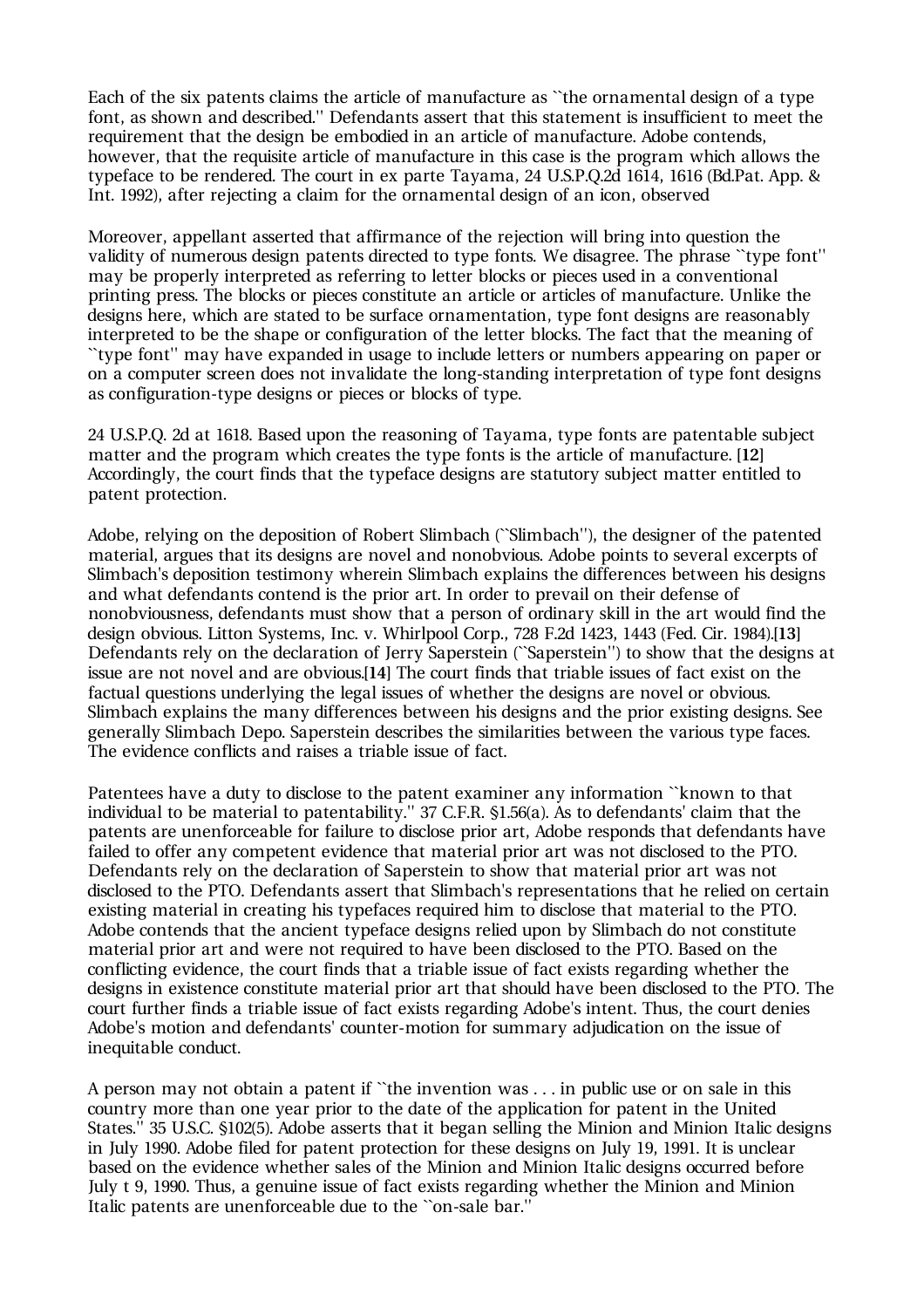Adobe's motion for summary judgment on its patent claims is denied and defendants' countermotion is denied because genuine issues of material fact exist regarding the validity and enforceability of the design patents.**[15]**

### C. *Ares' motion*

The court finds that contributory infringement is a proper basis for SSI's claims of contribution and equitable indemnity. Ares worked with King in utilizing FontMonger to achieve King's purpose. Furthermore, Ares knew King's purpose in using the software. Declaration of Paul King in Support of Defendants' Countermotions ("King Decl."),  $\P$ [ 12(b), 19-21. Thus, if King is found to have infringed, there is a genuine issue of fact as to whether Ares contributed to the infringement. See Gershwin Publishing Corp. v. Columbia Artists Management, Inc., 443 F.2d 1159, 1162 (2nd Cir. 1971).**[16]**

Ares argues that SSI is an intentional tortfeasor and therefore cannot recover under the principles of contribution and equitable indemnity. However, there are disputed issues of fact as to whether King intentionally engaged in copyright infringement. King Decl. ¶ 13 (stating that he ``did not intend to infringe Adobe's (or anyone else's) copyrights''). Similarly, there are disputed issues of fact regarding the intentions of Ares. Furthermore, should there be a finding that both King and Ares engaged in intentional copyright infringement, SSI might be entitled to equitable indemnity or contribution from Ares because one intentional tortfeasor can obtain such remedies against another intentional tortfeasor. See Baird v. Jones, 21 Cal. App. 4th 684, 690 (1993). Therefore, the court denies Ares' motion for summary judgment on SSI's contribution and equitable indemnity claims.

#### **IV. ORDER**

Based on the foregoing, the court grants Adobe's motion for summary judgment on its claim of copyright infringement of its Utopia software program, denies defendants' cross-motion on the copyright claims, denies Adohe's motion for summary judgment on the patent claims, denies defendants' countermotion on the patent claims and denies Ares' motion for summary judgment on the third-party complaint.

DATED: 1/30/98

/s/RONALD M. WHYTE

United States District. Judge

### **FOOTNOTES**

**[1]** The court only grants the motion as to Adobe's Utopia software program because that is the only program for which Adobe provided sufficient supporting material showing substantial similarity. See Declaration of David Parsons in Support of Motion, Ex. A. It appears that SSI's other font programs may also be substantially similar to Adobe's copyrighted programs. However, the court is unwilling to grant summary judgment on those other programs without evidence to support the bare conclusions of Mr. Parsons.

**[2]** ``On-curve points'' are points on the contour of a glyph and each point marks one end of a line or curve. `Off-curve points'' are not on the contour of a glyph and are necessary to control the shape of curve which describes part of the glyph.

**[3]** SSI has stated in its opposition to Ares' motion for summary judgment that its misrepresentation claim is moot based on Adobe's narrowing of its claims against SSI. Thus, SSI contends that it is entitled to contribution and indemnity based solely on Ares' alleged contributory infringement.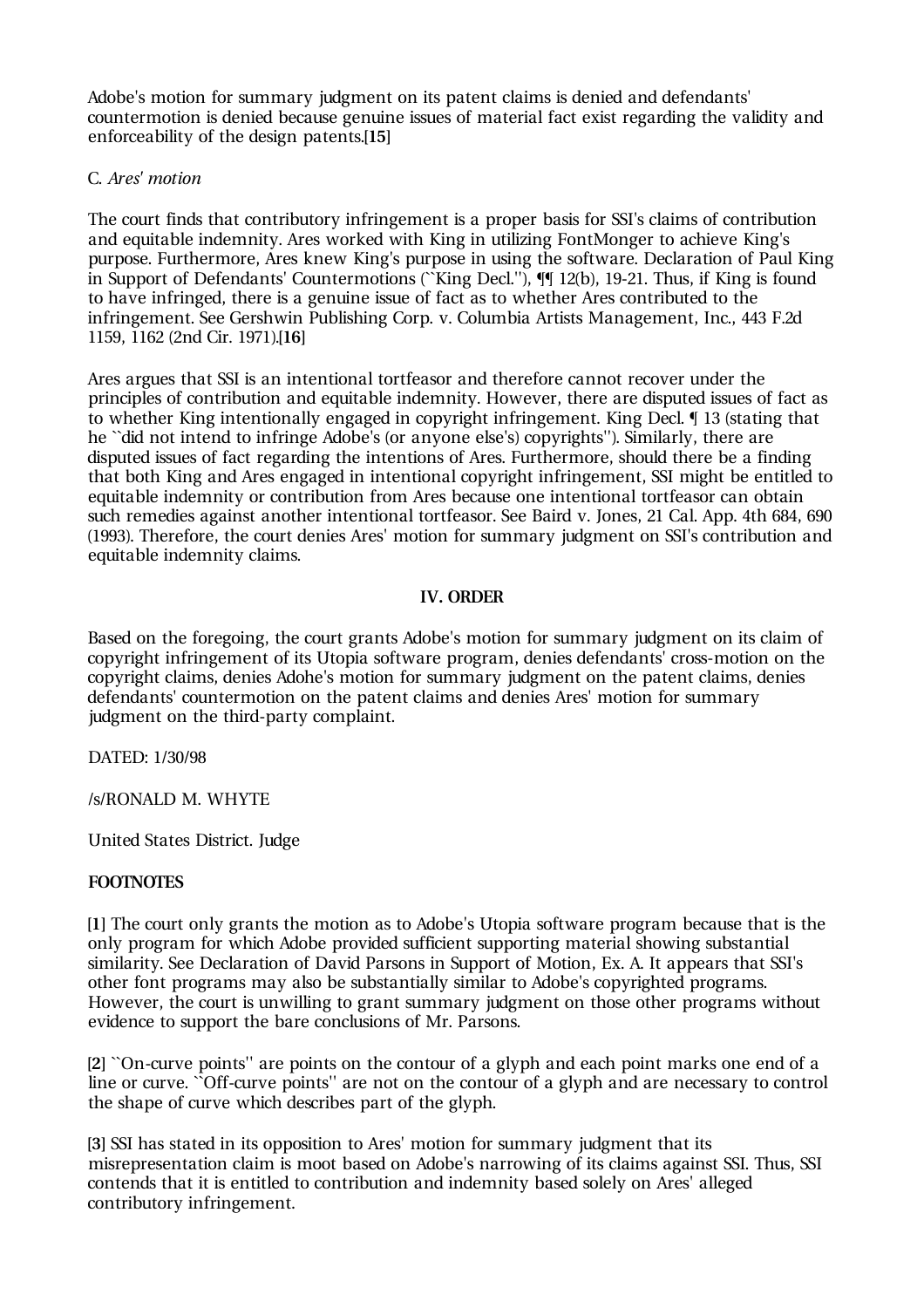**[4]** Ares argues that because SSI did not plead a cause of action for contributory infringement it cannot now attempt to do so. The court finds that Ares was given `'fair notice'' of the claim as required by Federal Rule of Civil Procedure 8. In fact, the first amended third-party complaint specifically states that indemnity liability is premised upon Ares' contributory infringement.

**[5]** Defendants argue that any similarity between King's programs and plaintiff's programs of the protectable expression is de minibus and cannot support a finding of substantial similarity. Thus, defendants' main argument is that the expression is not protectable.

**[6]** The parties also appear to agree that the protectability issue in this case is one of law appropriately resolved on summary judgment. See Kouf v. Walt Disney Pictures & Television, 16 F.3d 1042, 1046 (9th Cir. 1994).

**[7]** Literal expression is the computer code itself. Computer Associates, Int'l v. Altai, Inc., 982 F.2d 693, 702 (2nd Cir. 1992). Non-literal expression is everything about a computer program not expressed in the code. Cognotec Services, Ltd. v. Morgan Guaranty Trust Co., 862 F.Supp. 45, 49 (S.D.N.Y. 1994).

**[8]** The 2002 and 3003 products were derived from the 1555 product. To create the Veracity 1555 product, King mechanically altered plaintiff's Utopia program using FontMonger. To create the Veracity 2002 and 3003 products King mechanically altered the 1555 product using Fontographer. Thus, the Veracity software programs contained in the 2002 and 3003 products also infringe plaintiff's copyright in its Utopia product.

**[9]** Since the court finds infringement on Adobe's primary copyright theory, it does not reach Adobe's theory that defendants ``bodily appropriated'' expression of a compilation.

**[10]** Defendants request that summary judgment be granted in their favor as to the Stone patents, six design patents which Adobe apparently does not own. However, those patents are not at issue in this motion. Accordingly, defendants' request is denied. Defendants have also requested that summary judgment be granted in their favor on the issue of Adobe's entitlement to damages before June 1996 when Adobe first notified defendants of its claims of infringement. See 35 U.S.C. §287(a). Adobe agrees that it is not entitled to damages which accrued prior to June 1996. Therefore, should defendants ultimately be found liable for infringement, Adobe would only be entitled to damages which it suffered after June 1996.

**[11]** Because the standard for overcoming the presumption of validity is clear and convincing evidence, as opposed to a simple preponderance of the evidence, it appears the court must determine that a jury could find the patents invalid under a clear and convincing standard.

**[12]** In fact, the PTO's guidelines issued March 20, 1996, 61 F.R. 11380, 11381-11382, state that

The PTO considers designs for computer generated icons embodied in articles of manufacture to be statutory subject matter eligible for design patent protection under Section 171. Thus, if an application claims a computer-generated icon shown on a computer screen, monitor, other display panel, or a portion thereof, the claim complies with the ``article of manufacture'' requirement of section 171.

\* \* \*

Traditionally, type fonts have been generated by solid blocks from which each letter or symbol was produced. Consequently, the PTO has historically granted design patents drawn to type fonts. PTO personnel should not reject, claims for type fonts under Section 171 for failure to comply with the article of manufacture requirement on the basis that more modem methods of typesetting, including computer-generation, do not require solid printing blocks.